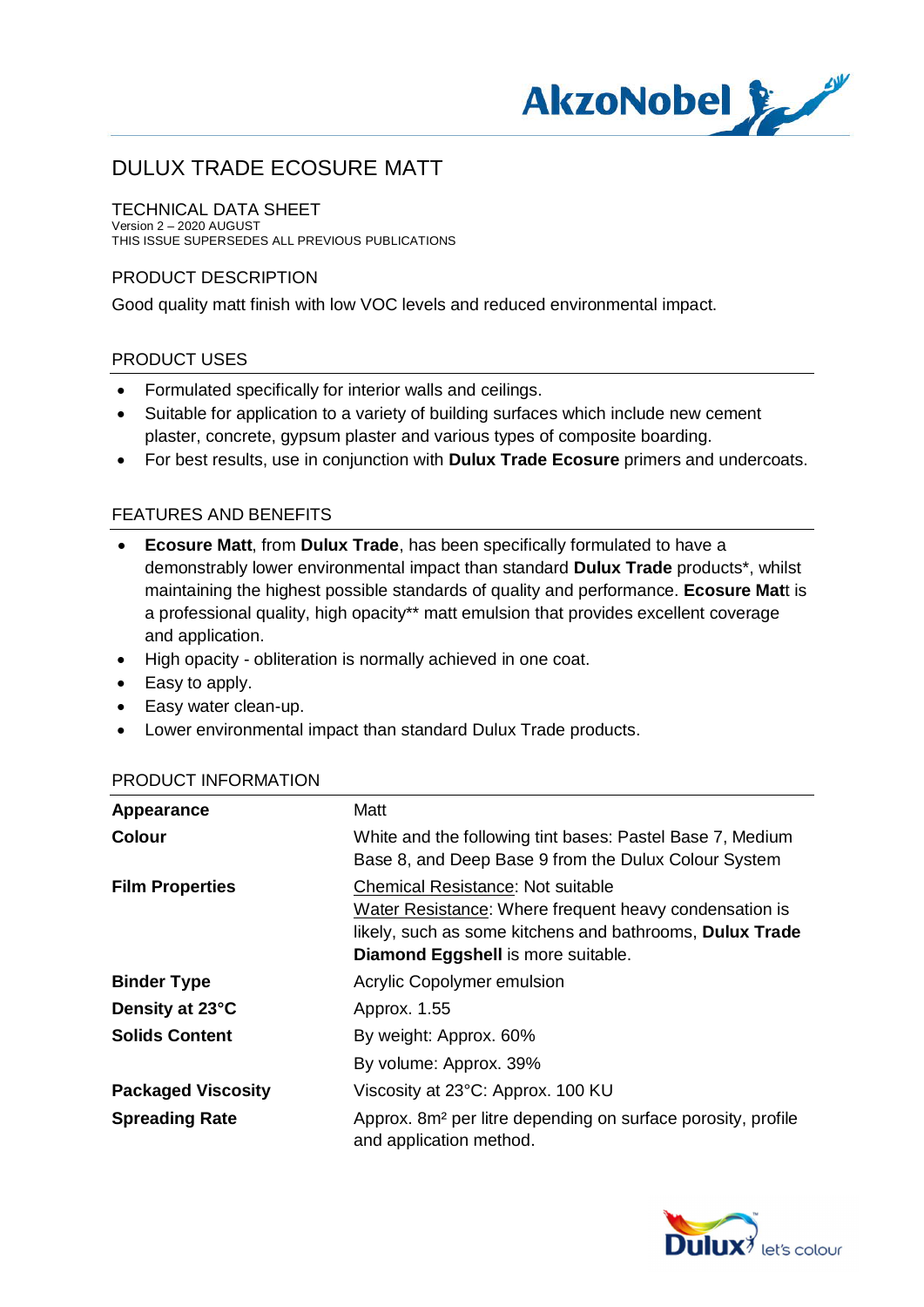

## PRODUCT INFORMATION

| <b>VOC levels</b>                               | EU limit value for this product $(cat.: A/a): 30g/1 (2010).$ This<br>product contains max. 0.3g/l |
|-------------------------------------------------|---------------------------------------------------------------------------------------------------|
| Recommended DFT per coat Min. 40um. Max.55um    |                                                                                                   |
| Recommended WFT per coat Min. 100um. Max. 140um |                                                                                                   |
| <b>Flash Point</b>                              | Non-flammable                                                                                     |

#### APPLICATION INFORMATION

| Mixing                                | Stir until homogeneous with a flat paddle.                                                                                                                                                                                                                                                                    |
|---------------------------------------|---------------------------------------------------------------------------------------------------------------------------------------------------------------------------------------------------------------------------------------------------------------------------------------------------------------|
| <b>Application Surface conditions</b> | Surface Temperature between 10 - 35°C. Relative Humidity<br>between 10 - 85 % OR 2°C above dew point minimum.                                                                                                                                                                                                 |
| Application methods                   | Brush, roller or Spray.<br>Conventional Spray: Satisfactory through most equipment.<br>Airless Spray: A typical set up for airless spray application<br>would be a minimum working pressure on paint of 133 bars<br>(2000lb/square inch) with a spray tip size 0.38mm (15 thou)<br>and a spray tip angle 65°. |
| <b>Thinner</b>                        | Thinning not recommended. Ready for use after thorough<br>stirring.<br>Normal use (not to be exceeded): Thinning is not usually<br>required.<br>Conventional spray application: Thinning is not usually<br>required.<br>Airless spray application: Thinning is not usually required.                          |
| <b>Drying Time</b>                    | 30 minutes at 23°C.                                                                                                                                                                                                                                                                                           |
| <b>Recoating Time</b>                 | 4 hours at 23°C (drying times will be extended during cold,<br>wet or humid conditions).                                                                                                                                                                                                                      |
| Cleaning of equipment                 | After use, remove as much product as possible, and then<br>clean immediately with water.                                                                                                                                                                                                                      |
| <b>Substrates</b>                     | Suitable for cement plaster, gypsum plaster, concrete, fibre<br>cement, and various types of composite boarding, as well as<br>wood provided appropriate preparation and priming is done.                                                                                                                     |
| Precautions:                          | Do not apply during cold (below 10°C) or wet weather.                                                                                                                                                                                                                                                         |
|                                       | Do not apply to metal surfaces.                                                                                                                                                                                                                                                                               |
|                                       | Not suitable for direct application to powdery or friable<br>surfaces whether previously painted or not.                                                                                                                                                                                                      |
|                                       | Essentially a wall coating. Areas subject to continual<br>handling/soiling, e.g. cupboards and door frames, use Dulux<br><b>Trade Sterishield Diamond Eggshell</b><br>Do not clean surface within 7 days of applying.                                                                                         |
|                                       |                                                                                                                                                                                                                                                                                                               |

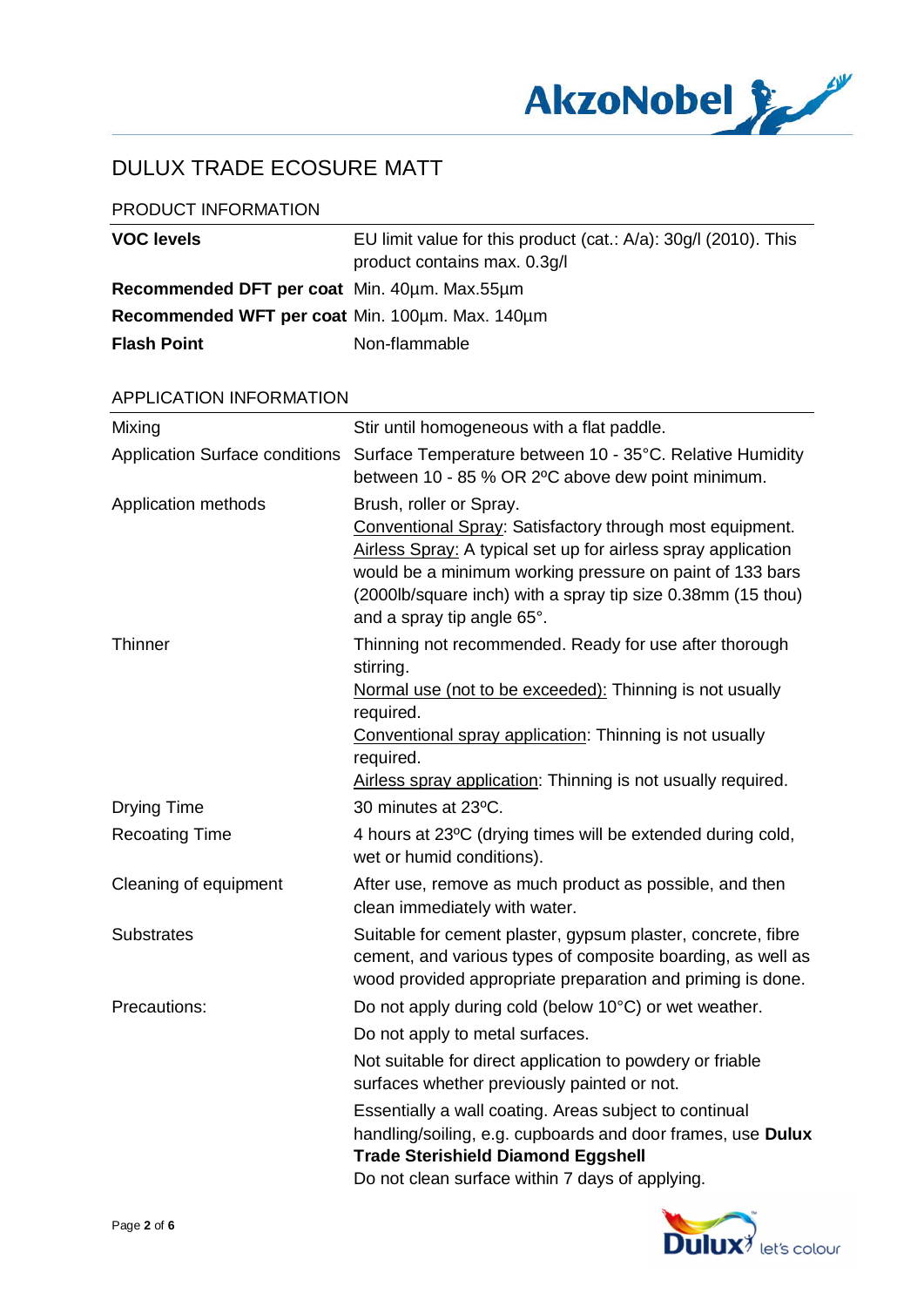

## APPLICATION INFORMATION

Coats Required Apply two to three un-thinned finishing coats to surfaces to achieve a continuous closed film and solid colour.

## SURFACE PREPARATION

Plaster sand should comply with SABS 1090 requirements. Plaster mix must be applied at a minimum thickness of 10mm, curing to a hard and sound finish, free of soft and friable material. MPA strength must comply with SABS 0164-1 (10MPA=2, 6:1 and 5MPA=4:1).

Ensure that surfaces are sound and free from dust, oil, grease, dirt, and debris. Special precautions should be taken during surface preparation of pre-1960s paint surfaces over wood and metal as they may contain harmful lead. Surfaces must be thoroughly dry - no more than 12% moisture content.

## NEW SURFACES - INTERIOR

## **Cement Plaster (non-friable), Composite Boarding and Fibre Cement**

- · Fresh plaster should be allowed one week drying for every 5mm thickness; and longer in cold or damp weather.
- · Spot prime nail heads with **Dulux Trade Corrocote 3 Metal Etch Primer**
- · For very absorbent surfaces more than one coat **Dulux Trade Ecosure Plaster Primer** could be required to achieve correct binding and sealing properties.

#### **Concrete**

- · Remove any uncured cement, grease, and mould- release agents by high-pressure water blast, or wash with a strong solution of **Dulux Pre-Paint Sugar Soap**. Rinse off thoroughly with clean water and allow drying.
- · Prime with one full coat **Dulux Trade Ecosure Plaster Primer.**

#### **Gypsum Plaster - Interior**

- · Newly applied Gypsum Plaster can present variable surface finishes based on the application method, the quality and type of gypsum plaster used. This can present variability in the finish of the applied gypsum in terms of surface hardness, texture and porosity. This may require added attention during priming.
- · Ensure the gypsum plaster is sound, non-friable, applied and cured as per the manufacturers specifications.
- After wiping down the gypsum plaster, no chalky powder should remain on the surface.
- · If the gypsum is sound, apply a single coat **Dulux Trade Alkali Resistant Primer** or **Dulux Trade Ecosure Plaster Primer** or **Dulux Plaster Primer.**

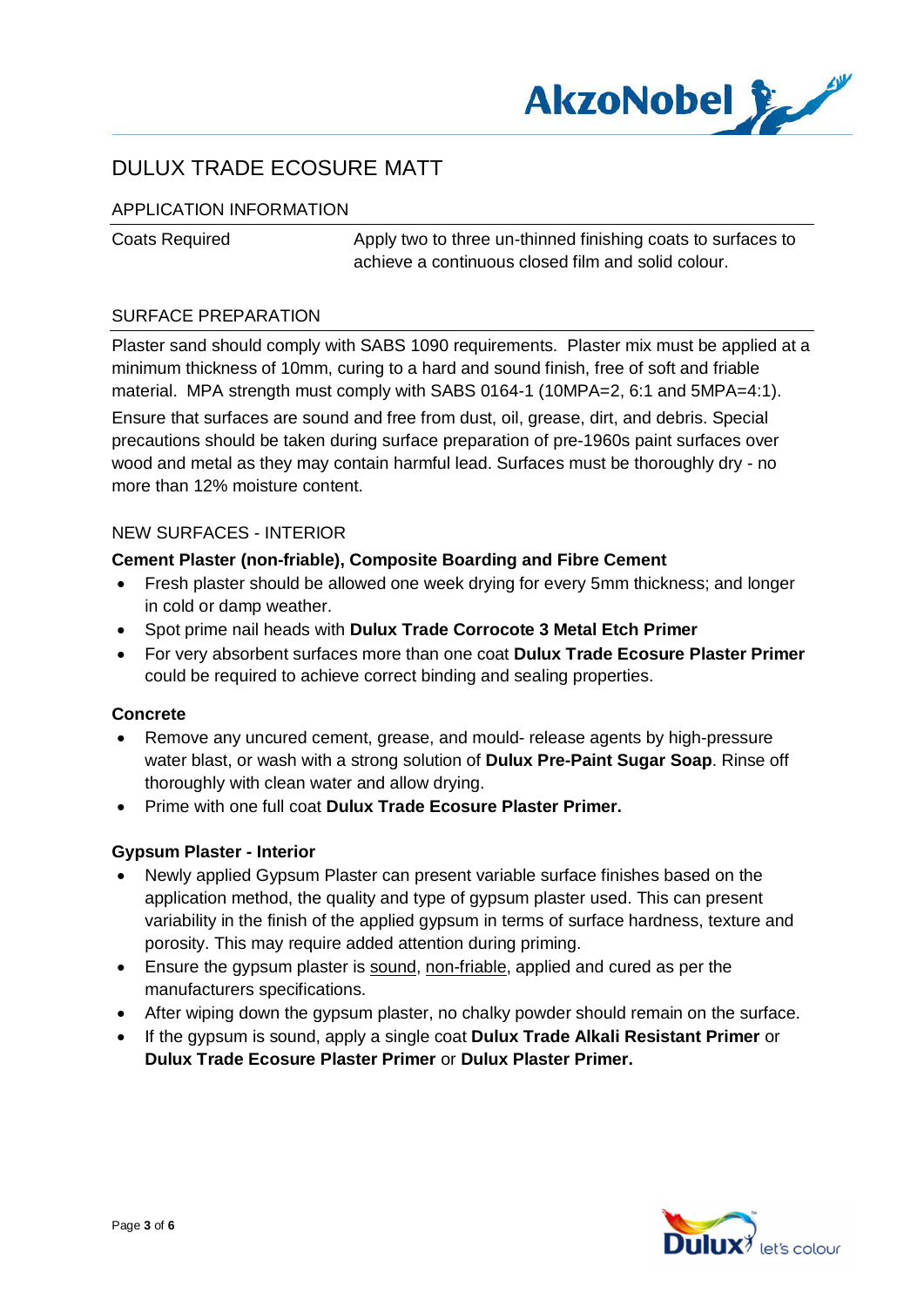

## SURFACE PREPARATION

## NEW SURFACES - INTERIOR

#### **Gypsum Plaster – Interior - Continue**

· As gypsum plaster is a very porous surface, adsorption of the plaster primer may occur. To test for this, wipe a black cloth over the dried **Dulux Trade Alkali Resistant Primer** or **Dulux Trade Ecosure Plaster Primer** or **Dulux Plaster Primer** to test its integrity. If a white residue is found on the back of the cloth, apply 1 to 2 further coats of the respective **Dulux Trade Alkali Resistant Primer** or **Dulux Trade Ecosure Plaster Primer** or **Dulux Plaster Primer** applied, to achieve the correct binding and sealing properties.

## **Wooden Surfaces (new, bare wood)**

- · Timber treated with borer- or fire retardant may cause slow drying (consult supplier).
- · Treat knots in timber with Knotting Agent.
- · Spot prime nail heads with **Dulux Trade Corrocote 3 Metal Etch Primer**
- · Prime with **Dulux Supergrip** or one thinned coat **Dulux Trade Ecosure Undercoat** as a primer directly to bare wood. Thin up to 10% by volume with water to aid penetration. Two coats may be required for very absorbent wood. Special attention must be given to painting the end grain to avoid moisture penetration - apply a second coat after 10 - 20 minutes.
- · For best paint system performance follow primer with **Dulux Trade Ecosure Undercoat** before applying the selected finishing coat.

## **PVC Gutters and Downpipes**

- Sand well to improve adhesion. Ensure surface is clean and dry.
- · Prime with one full coat **Dulux Supergrip.**

## PREVIOUSLY PAINTED SURFACES

#### **Good Condition, not powdery**

- Remove any loose and flaking paint back to a sound substrate and firm edges by scraping and sanding.
- · It is always good painting practice to rub down existing surfaces with fine sandpaper to remove nibs and dirt particles. Rubbing down also provides a smooth surface for painting.
- · Enamel surfaces need to be sanded to a matt finish to aid adhesion, follow with a coat of **Dulux Trade Ecosure Undercoat**
- · Clean surfaces with **Dulux Pre-Paint Sugar Soap** /water solution to remove all surface contaminates and chalky residue, rinse with clean water to remove all traces of the **Dulux Pre-Paint Sugar Soap** treatment and allow drying out.
- · Spot prime bare exposed substrates with appropriate primer as per new surfaces
- · Build up spot primed areas with **Dulux Trade Ecosure Undercoat** to the same level as the rest of the paintwork.

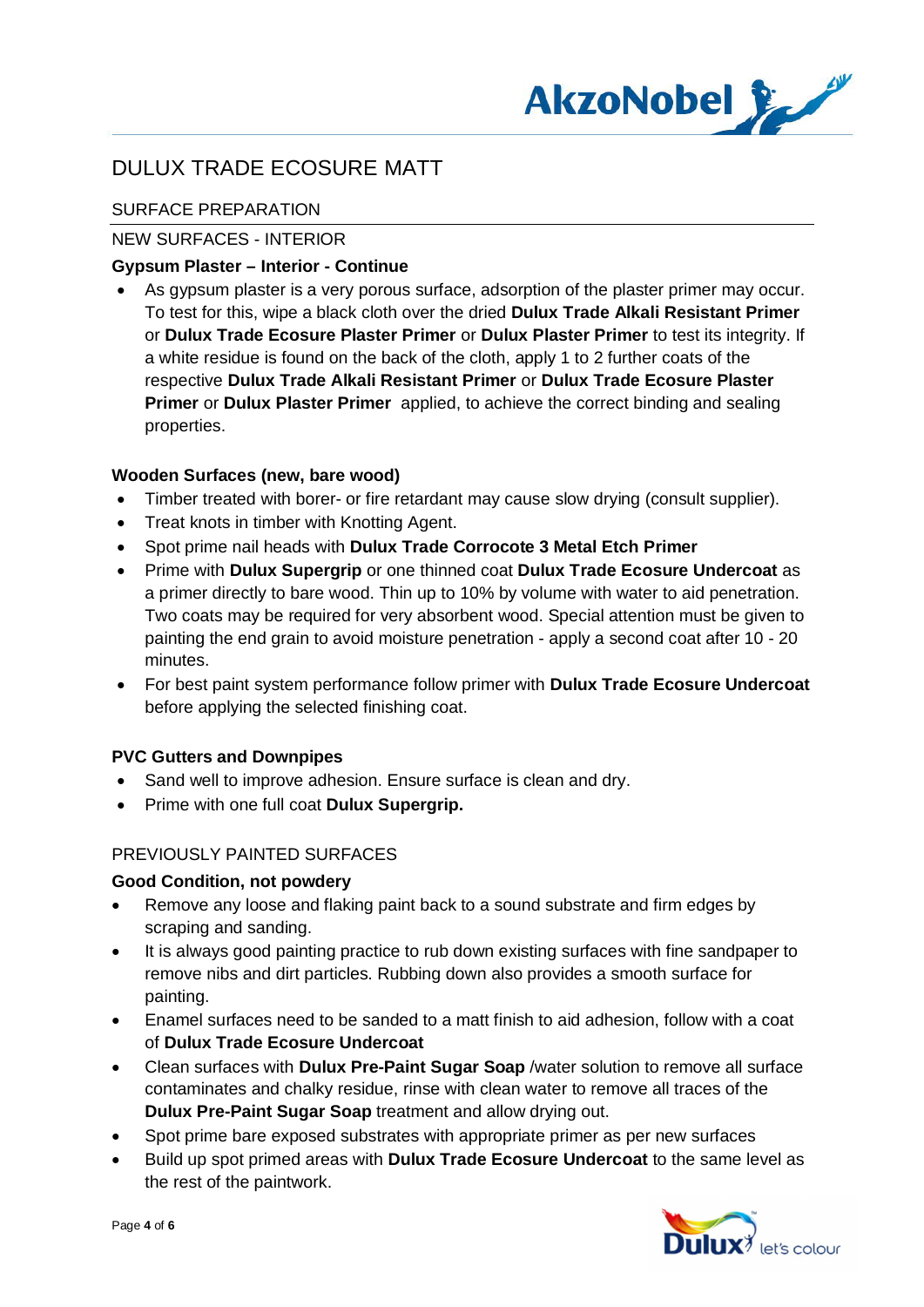

## SURFACE PREPARATION

## PREVIOUSLY PAINTED SURFACES

## **Old Paint in poor condition**

- · Completely remove all loose and flaking paint.
- · Remove oil, grease dirt or any other contaminants with **Dulux Pre-Paint Sugar Soap**/water solution and allow drying.
- · Friable surfaces must be removed and repaired.
- Chalked surfaces must be thoroughly brushed. NOTE: While this product can be used for sealing chalked or slightly friable surfaces, it will not penetrate thick layers of powdery material. **Dulux Bonding Liquid** or **Dulux Trade Bonding Liquid**, which is un-pigmented, is preferred.
- · Mould instructions. To kill lichen and algae growth, scrub with one of the following solutions: either 4:1 water/chlorine, or 4:1 water/sodium hypochlorite. Ensure that the areas are completely saturated, and allow the solution to react for a minimum of 4 hours. Rinse the complete wall surface thoroughly with clean water and allow drying.
- · Prime all exposed areas with appropriate primer as for new surfaces

#### FILLING

· Fill all imperfections with the appropriate **Dulux Pre-Paint** filler and spot prime filled areas with **Dulux Trade Ecosure Plaster Primer** once the crack filler has dried properly. Failure to do this will result in uneven sheen levels between the repaired and normal areas.

## HEALTH AND SAFETY INFORMATION

This product contains no added lead. Avoid contact with skin or eyes. Keep out of reach of children. If accidently swallowed, seek medical advice immediately and show this container to the doctor. Dry sanding, flame cutting and/or welding of the dry paint film will give rise to dust and/or hazardous fumes. Wet sanding should be used wherever possible.

If exposure cannot be avoided by the provision of local exhaust ventilation, suitable respiratory protective equipment should be used.

Special precautions should be taken during surface preparation of pre-1960s paint surfaces over wood and metal as they may contain harmful lead

Do not empty into drains or watercourses. Dispose of contents and container in accordance with all local, regional, national or international regulations. Contains 1,2-benzisothiazol 3(2H)-one. May produce an allergic reaction.

Ensure good ventilation during application and drying. It is recommended to use suitable protective clothing and equipment. To avoid the risk of spillage, always store and transport containers in a secure upright position. Refer to Material Safety Data Sheet for complete information.